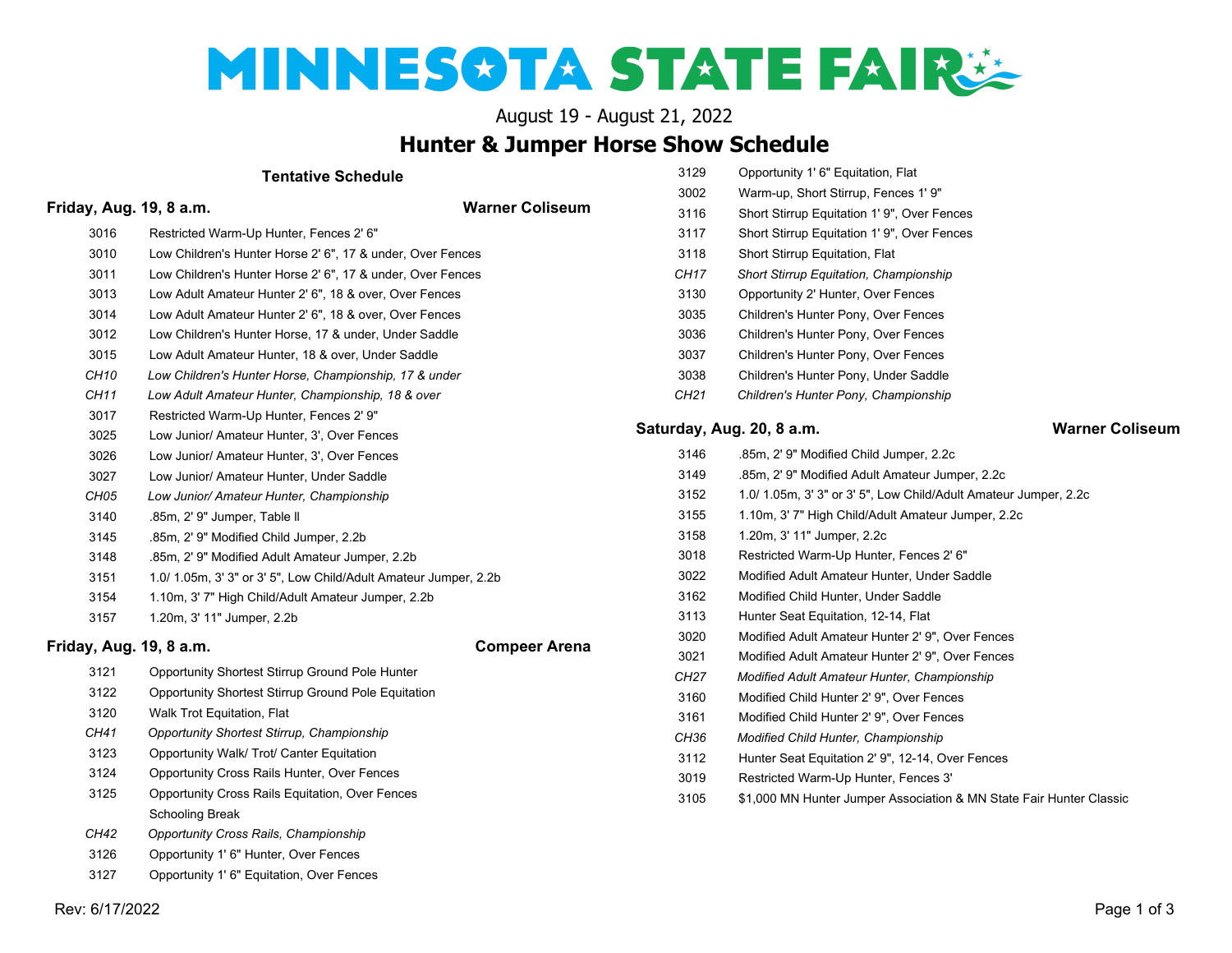### Saturday, Aug. 20, 8 a.m. **COMPENS** Compeer Arena

| 3128 | Opportunity 1' 6" Hunter, Over Fences                 |
|------|-------------------------------------------------------|
| CH43 | Opportunity 1' 6", Championship                       |
| 3003 | Warm-up, Short Stirrup Hunter, Fences 1' 9"           |
| 3030 | Short Stirrup Hunter, Over Fences                     |
| 3031 | <b>Short Stirrup Hunter, Over Fences</b>              |
| 3032 | Short Stirrup Hunter, Flat                            |
| CH29 | <b>Short Stirrup Hunter, Championship</b>             |
| 3133 | Opportunity 2' Equitation, Flat                       |
|      | Schooling Break                                       |
| 3131 | Opportunity 2' Equitation, Over Fences                |
| 3132 | Opportunity 2' Hunter, Over Fences                    |
| CH44 | Opportunity 2', Championship                          |
|      | Schooling Break                                       |
| 3134 | Opportunity 2' 3" Hunter, Over Fences                 |
| 3135 | Opportunity 2' 3" Hunter, Over Fences                 |
| 3136 | Opportunity 2' 3" Hunter, Under Saddle                |
| 3111 | Hunter Seat Equitation, 11 & Under, Flat              |
| 3208 | Starter Hunter, Under Saddle                          |
| 3203 | Master Hunter, Under Saddle                           |
| 3110 | Hunter Seat Equitation 2' 3", 11 & Under, Over Fences |
| 3205 | Starter Hunter 2' 3", Over Fences                     |
| 3200 | Master Hunter 2' 3", Over Fences                      |

#### **Sunday, Aug. 21, 8 a.m. Warner Coliseum**

| 3053 | Adult Amateur Hunter, 35 & under, Over Fences  |
|------|------------------------------------------------|
| 3054 | Adult Amateur Hunter, 35 & under, Over Fences  |
| 3055 | Adult Amateur Hunter, 35 & under, Over Fences  |
| 3056 | Adult Amateur Hunter, 35 & under, Under Saddle |
| CH12 | Adult Amateur Hunter, Championship, 35 & under |
| 3057 | Adult Amateur Hunter, 36 to 49, Over Fences    |
| 3058 | Adult Amateur Hunter, 36 to 49, Over Fences    |
| 3059 | Adult Amateur Hunter, 36 to 49, Over Fences    |
| 3060 | Adult Amateur Hunter, 36 to 49, Under Saddle   |
| CH13 | Adult Amateur Hunter, Championship, 36 to 49   |
| 3061 | Adult Amateur Hunter, 50 & over, Over Fences   |
| 3062 | Adult Amateur Hunter, 50 & over, Over Fences   |
| 3063 | Adult Amateur Hunter, 50 & over, Over Fences   |
|      |                                                |

|  |  | Hunter & Jumper Horse Show Schedule |
|--|--|-------------------------------------|
|  |  |                                     |

| 3064             | Adult Amateur Hunter, 50 & over, Under Saddle             |
|------------------|-----------------------------------------------------------|
| CH14             | Adult Amateur Hunter, Championship, 50 & over             |
| 3045             | Children's Hunter, 14 & under, Over Fences                |
| 3046             | Children's Hunter, 14 & under, Over Fences                |
| 3047             | Children's Hunter, 14 & under, Over Fences                |
| 3049             | Children's Hunter, 15 to 17, Over Fences                  |
| 3050             | Children's Hunter, 15 to 17, Over Fences                  |
| 3051             | Children's Hunter, 15 to 17, Over Fences                  |
| 3048             | Children's Hunter, 14 & under, Under Saddle               |
| CH15             | Children's Hunter, Championship, 14 & under               |
| 3052             | Children's Hunter, 15 to 17, Under Saddle                 |
| CH16             | Children's Hunter, Championship, 15 to 17                 |
| 3000             | Warm-up, Ponies                                           |
| 3065             | Hunter Pony, Small, Over Fences                           |
| 3066             | Handy Hunter Pony, Small, Over Fences                     |
| 3067             | Hunter Pony, Small, Over Fences                           |
| 3068             | Hunter Pony, Small, Under Saddle                          |
| CH01             | Hunter Pony, Small, Championship                          |
| 3069             | Hunter Pony, Medium, Over Fences                          |
| 3070             | Handy Hunter Pony, Medium, Over Fences                    |
| 3071             | Hunter Pony, Medium, Over Fences                          |
| 3072             | Hunter Pony, Medium, Under Saddle                         |
| CH02             | Hunter Pony, Medium, Championship                         |
| 3073             | Hunter Pony, Large, Over Fences                           |
| 3074             | Handy Hunter Pony, Large, Over Fences                     |
| 3075             | Hunter Pony, Large, Over Fences                           |
| 3076             | Hunter Pony, Large, Under Saddle                          |
| СН03             | Hunter Pony, Large, Championship                          |
| 3001             | Warm-up, Height of fences 3' 3"/3' 6"                     |
| 3077             | Junior Hunter, 3' 3", Over Fences                         |
| 3078             | Junior Hunter, 3' 3", Over Fences                         |
| 3079             | Junior Handy Hunter, 3' 3", Over Fences                   |
| 3114             | Hunter Seat Equitation, 15-17 3' 3", Over Fences          |
| 3115             | Hunter Seat Equitation, 15-17, Flat                       |
| 3080             | Junior Hunter, 3' 3", Under Saddle                        |
| CH <sub>23</sub> | Junior Hunter, Championship                               |
| 3081             | 3' 3" Amateur-Owner Hunter, 35 & under, Over Fences       |
| 3082             | 3' 3" Amateur-Owner Hunter, 35 & under, Over Fences       |
| 3083             | 3' 3" Amateur-Owner Handy Hunter, 35 & under, Over Fences |
| 3084             | 3' 3" Amateur-Owner Hunter, 35 & under, Under Saddle      |